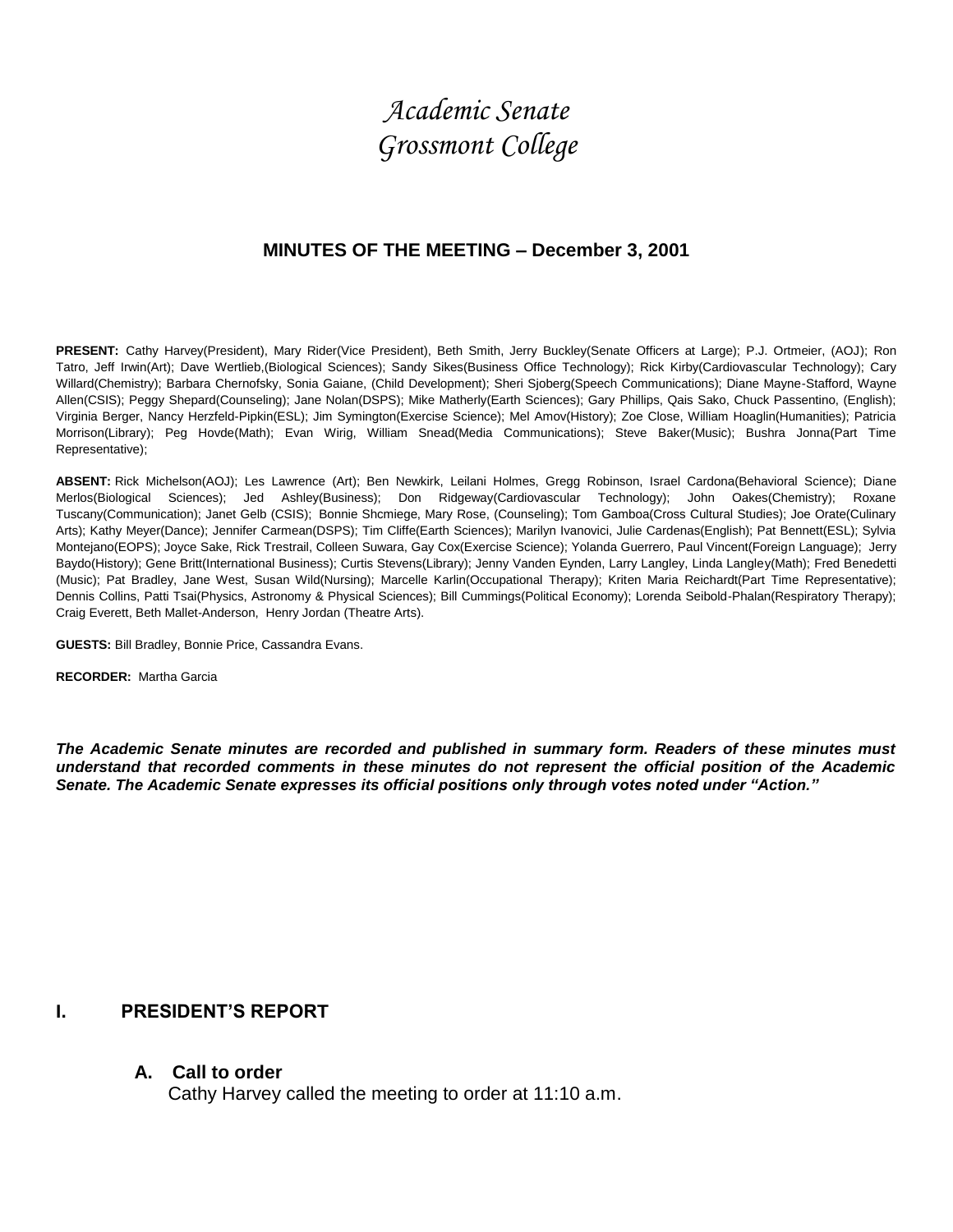# **B. Approval of Agenda**

The agenda was approved with the following amendments: The Honors Program was added to the President's Report items.

Under the Action Items, Jim Tarvin's name was added as a prospective member of the Curriculum Committee.

#### **M/S/U Wertlieb/Mayne-Stafford**

## **C. Approval of Minutes**

The minutes of the November 19, 2001, meeting were approved as submitted. **M/S/U Wertlieb/Montejano**

## **D. January 24, 2002, Joint Senates Meeting**

Cathy informed senators that the Joint Senates meeting will take place on January 24, 2002. Enhancing Districtwide Collaboration, Current Issues for Online Learning, and Community College Issues Statewide will be the three main items discussed at the meeting. Dr. Suarez and Dr. Martinez will be present for open discussion.

## **E. One member needed for the Academic Rank Committee**

Cathy announced that a representative from the Communication and Fine Arts Division or the Mathematics, Natural Science, and Exercise Science and Wellness Division is needed for the Academic Rank Committee. Gary Phillips explained the committee's charge and main activities. Evan Wirig volunteered.

## **F. Accreditation Standards – Attachment #1**

The Accrediting Commission for Community and Junior Colleges (ACCJC) has proposed revisions to the Accreditation Standards for the community colleges.

At the Fall 2001, Plenary Session, the Academic Senate for California Community Colleges adopted several resolutions opposing the changes to the current accreditation standards. Although the ACCJC has requested that written comments on the proposed new accreditation standards be submitted by December 1, 2001, The Grossmont College Academic Senate considered it urgent that they communicate the Grossmont senate's sense of the proposed changes and resolutions.

A motion was called to suspend the rules and discuss the ACCJC.

## **M/S/U Wertlieb/Amov**

After discussion the following resolution was developed:

*Let it be resolved that the Grossmont College Academic Senate supports the resolutions passed by the Academic Senate for California Community Colleges at the November 2001 Plenary Session opposing the changes proposed by the Accreditation Commission.*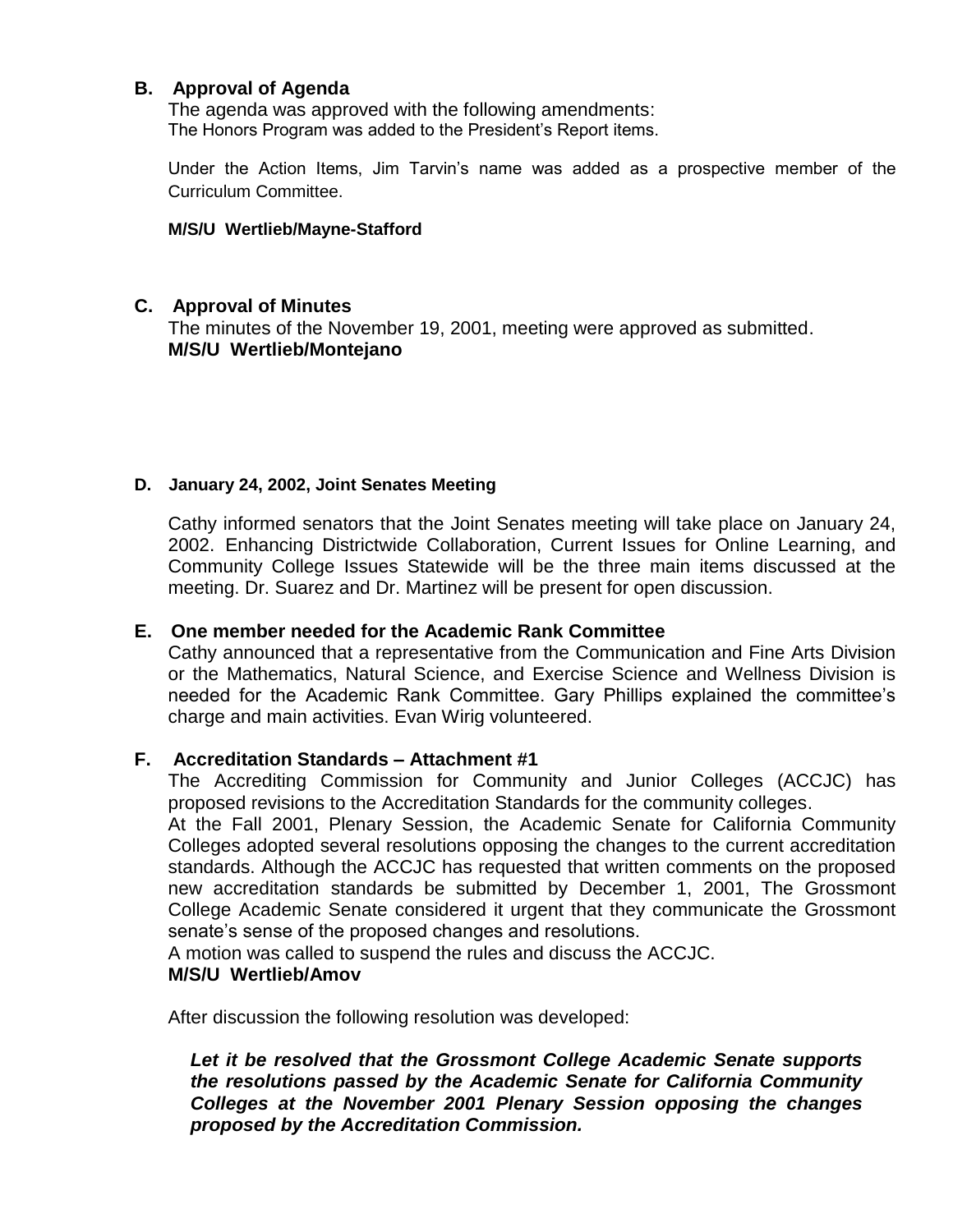The resolution passed and will be forwarded to the Academic Senate for California Community Colleges.

## **M/S/U Wertlieb/Kirby**

# **G. Distance Education Sign Off – Cary Willard**

Cary informed senators that Disabled Student Services is mandated by the state to sign off on distance education courses as part of the curriculum approval process. She added that the state mandates that courses offered via the web must be accessible to students with disabilities.

# **H. Honors Program**

The Student Success Committee has submitted a proposal to reinstate the Honors Program at Grossmont College. Jim Fenningham, Sue Jensen, Ted Martinez, Dean Colli and Cathy Harvey discussed the proposal and agreed that a faculty coordinator is essential.

Jim informed senators that the proposal is suggesting a .2 LED for the Honors Program Coordinator position and invited them to consider it.

# **II. ACTION ITEMS**

# **A. Committee Membership Endorsement**

- 1. Curriculum Committee
	- Cathie Robertson Business and Professional Studies
	- Jim Tarvin Mathematics, Natural Sciences, and Exercise Science and Wellness Division

# **B. Academic Rank Committee Recommendations**

- Stephanie Mood Professor
- William Snead Assistant Professor
- Evan Wirig Associate Professor
- David Lunsford Emeritus Status
- Richard Johnson Emeritus Status

## **M/S/U Wertlieb/Kirby**

**C. Faculty Development Committee Proposal**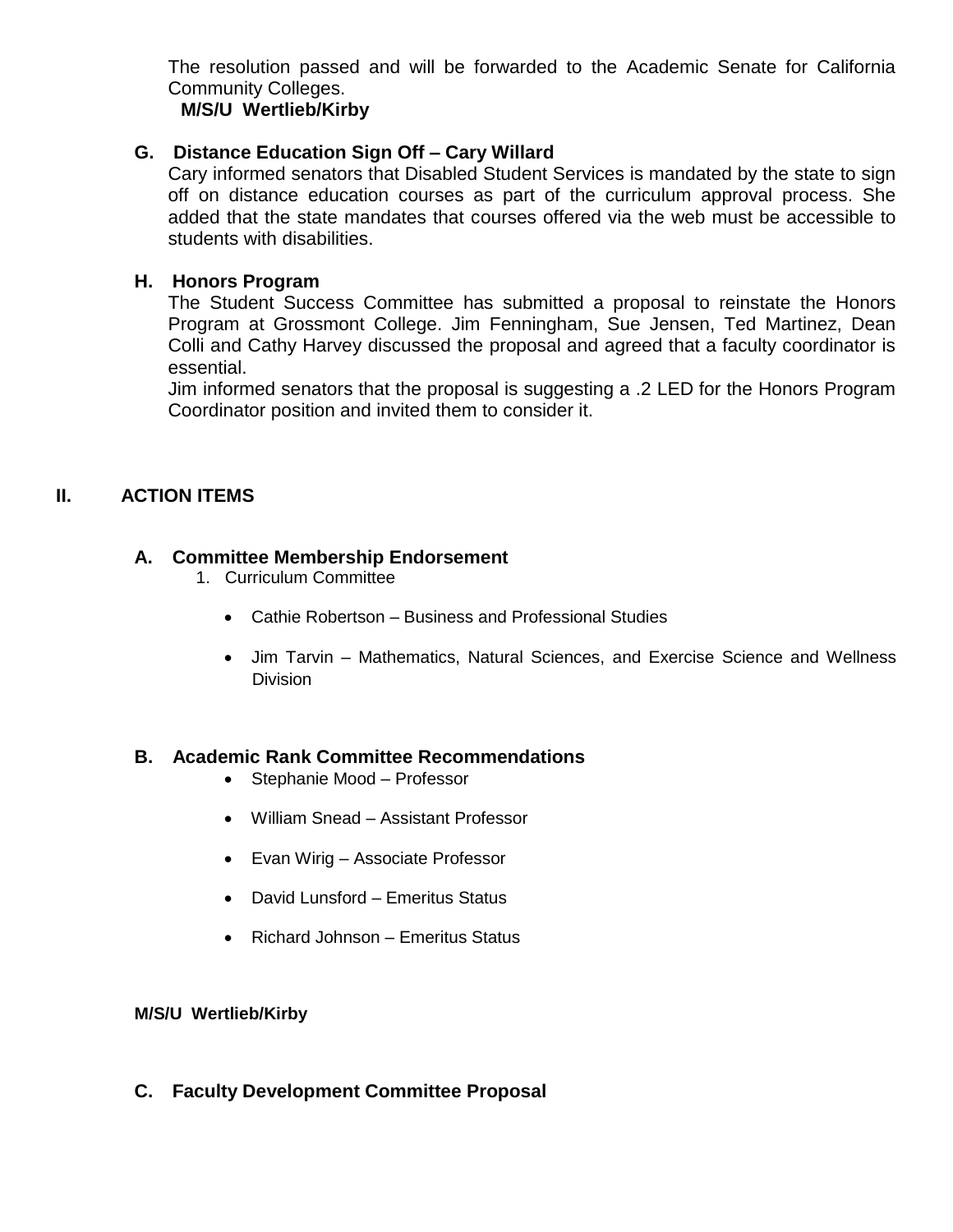Barbara Chernofsy, the Faculty Development Committee Chair presented the following proposal for senate approval:

*The Faculty Development Committee recommends that adjunct faculty be given the opportunity to complete staff development hours by December 1st in the Fall semester and May 1st in the Spring semester (dates identified by payroll as timely). Hours not completed by these dates will result in final paychecks being docked.*

Currently, adjunct faculty are required to complete their hours by the end of the first week of the semester.

After discussion, the proposal was approved with one abstention.

#### **M/S/U Wertlieb/Kirby**

## **III. INFORMATION ITEMS**

## **A. Outcomes Section of the Planning Process Document**

To facilitate accurate data collection for the Educational Master Plan, a document that integrates the Strategic Plan into the Educational Master Plan has been developed. Jerry Buckley presented the pilot project at the November 19 Academic Senate meeting. Concerns regarding the section entitled "Expected Outcomes" are still prevalent.

Mel Amov, Zoe Close, Brad Phillips, Marcelle Karlin, Jerry Buckley, Beth Smith, Peter White, Dean Colli and Cathy Harvey will meet this week for further discussion.

## **B. Staffing Committee Criteria**

Bill Bradley explained that a Faculty Staffing Committee Criteria Review Task Force has formed to review the existing faculty staffing criteria and weighting, and to make recommendations for revisions. The task force consisted of the nine Faculty Staffing Committee members, all Instructional and Student Services Deans and four faculty members appointed by the senate. Bill distributed a handout describing the current criteria used by the staffing committee with suggested revisions.

Further discussion will take place at the next senate meeting.